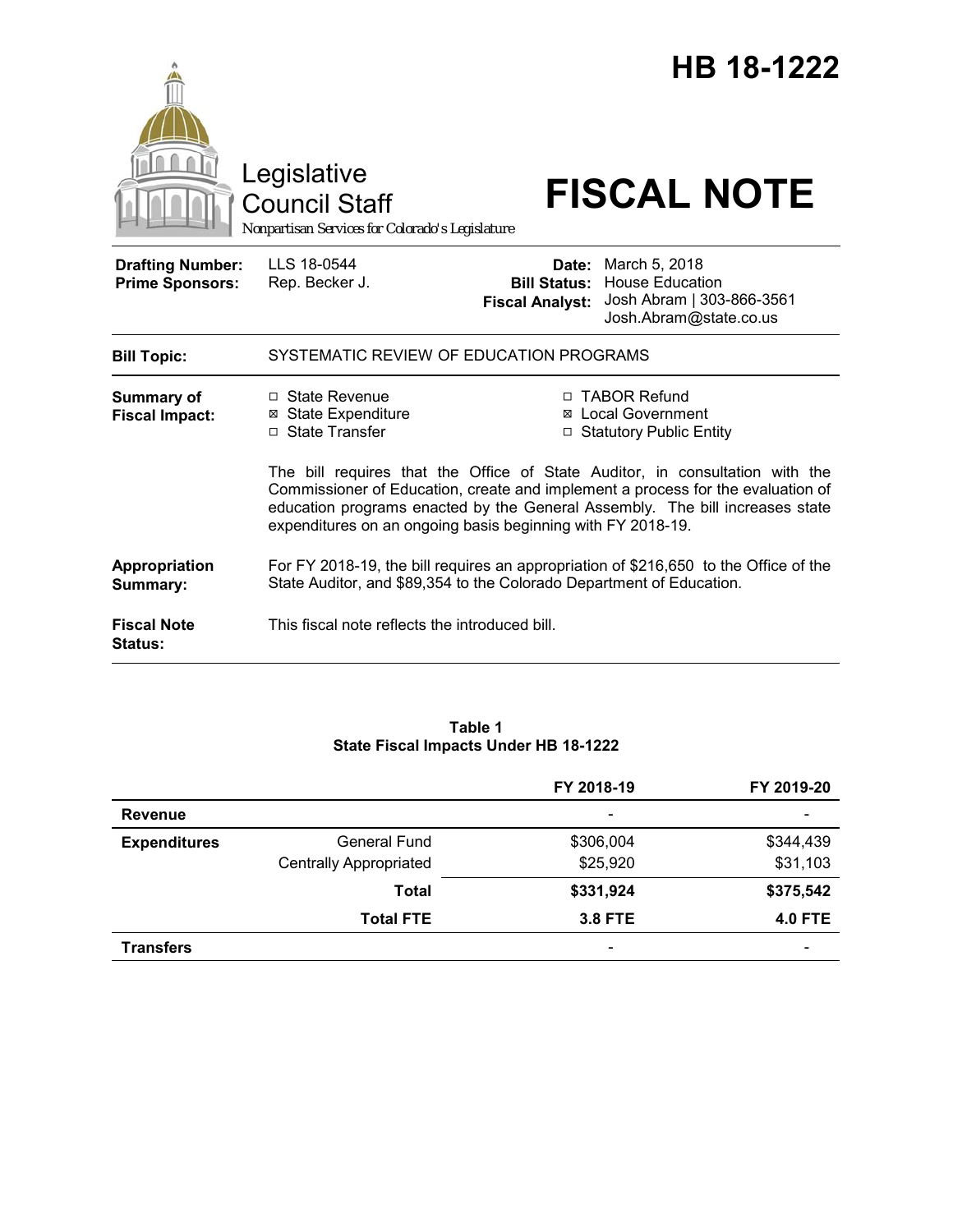March 5, 2018

## **Summary of Legislation**

No later than January 1, 2019, this bill requires that the Office of the State Auditor (OSA) and the Commissioner of Education in the Colorado Department of Education (CDE) design a program review process and schedule for the systematic evaluation of education programs enacted by the General Assembly. The bill details the minimum considerations to be used by OSA and CDE in designing the review process, and the minimum required components of each program review.

The education program reviews must determine whether these programs meet the objectives and intended outcomes of the General Assembly. The reviews may also include performance and fiscal audits. All education programs that have been implemented for at least six years are to be analyzed under the new process. The review process and a schedule of programs to be reviewed must be presented to the State Board of Education. The CDE is required to present the program review process and the list of program reviews for the upcoming calendar year at the annual State Measurement for Accountable, Responsive, and Transparent Government (SMART act) hearing of the joint education committees.

Once the schedule and process has been established, the OSA is required to conduct the annual program reviews, and submit a report of its findings and recommendations to the education committees of the General Assembly. The report must also be posted on the web pages of the OSA and the CDE.

Local education providers are required to provide to OSA and CDE with any requested information, analysis, or data that is available and under their control.

## **State Expenditures**

The bill increases state expenditures by \$331,924 and 3.3 FTE in FY 2018-19, and by \$375,542 and 4.0 FTE in FY 2019-20. Expenditures increase in both the Office of the State Auditor and in the Colorado Department of Education as displayed in Table 2 and described below. Personal services costs have been prorated to reflect the bill's August 8 effective date and the General Fund pay date shift.

| <b>Cost Components</b>                             | FY 2018-19 | FY 2019-20 |
|----------------------------------------------------|------------|------------|
| <b>Office of the State Auditor (OSA)</b>           |            |            |
| <b>Personal Services</b>                           | \$200,166  | \$240,199  |
| <b>Operating Expenses and Capital Outlay Costs</b> | \$16,484   | \$2,850    |
| Centrally Appropriated Costs*                      | \$18,277   | \$21,932   |
| FTE - Personal Services                            | 2.5 FTE    | 3.0 FTE    |
| Dept (Subtotal)                                    | \$234,927  | \$264,981  |

#### **Table 2 Expenditures Under HB 18-1222**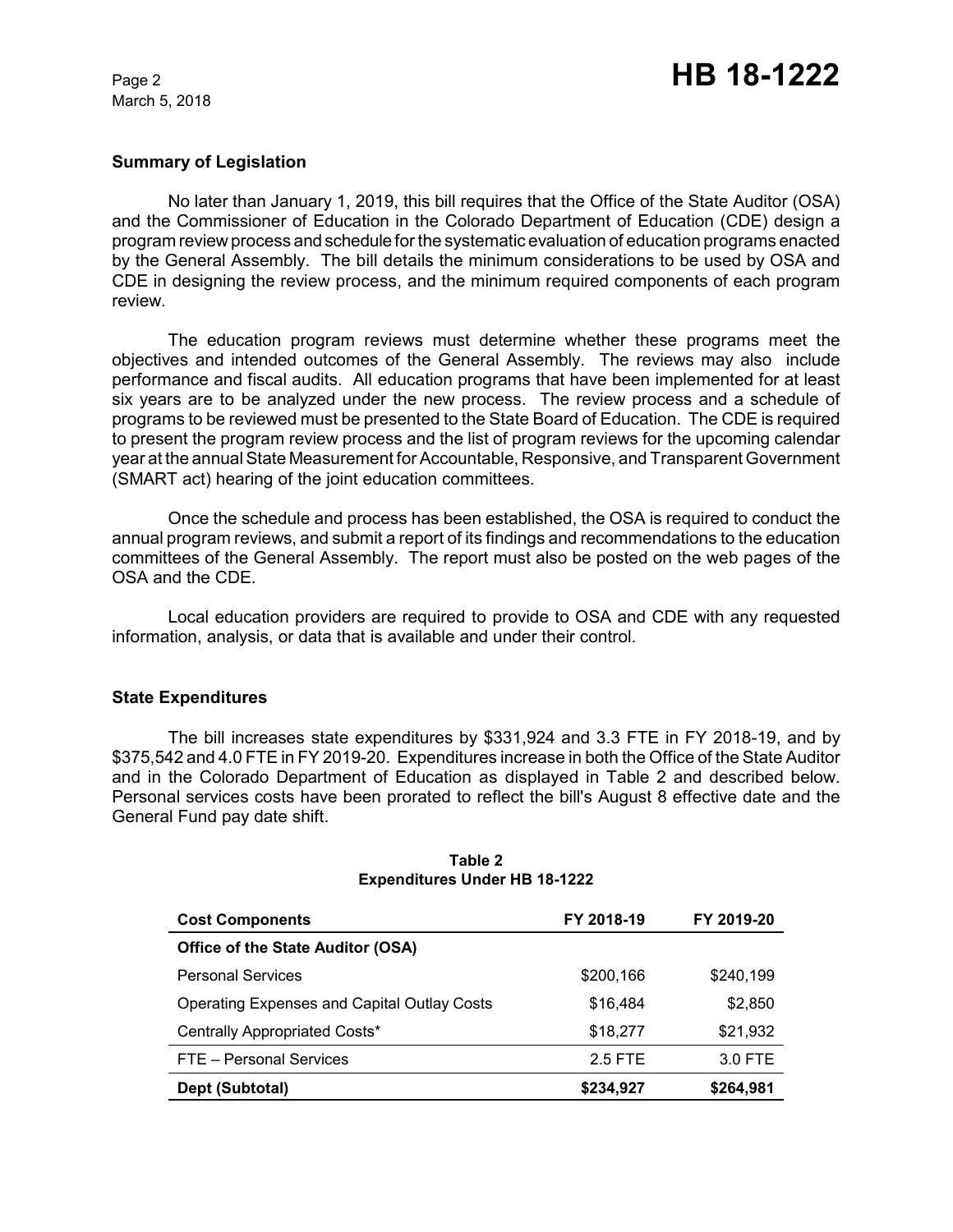| <b>Cost Components</b>                             | FY 2018-19     | FY 2019-20     |
|----------------------------------------------------|----------------|----------------|
| <b>Colorado Department of Education (CDE)</b>      |                |                |
| <b>Personal Services</b>                           | \$83,701       | \$100,440      |
| <b>Operating Expenses and Capital Outlay Costs</b> | \$5,653        | \$950          |
| Centrally Appropriated Costs*                      | \$7,643        | \$9,171        |
| FTE - Personal Services                            | $0.8$ FTE      | $1.0$ FTE      |
| Dept (Subtotal)                                    | \$96,997       | \$110,561      |
| Total                                              | \$331,924      | \$375,542      |
| <b>Total FTE</b>                                   | <b>3.3 FTE</b> | <b>4.0 FTE</b> |

**Table 2 Expenditures Under HB 18-1222 (Cont.)**

 *\* Centrally appropriated costs are not included in the bill's appropriation.*

**Office of the State Auditor.** The OSA requires new auditor and project management staff to create the process and schedule for evaluations, and to work with the CDE and local education providers to conduct annual program audits. Personal services cost estimates for the OSA are based on the costs for a similar process and schedule the OSA uses for evaluating Tax Expenditures (see Section 39-21-305 *et. seq*. C.R.S.)

It is estimated that at least 55 separate education programs require evaluation by OSA, including multiple competitive grant programs, the Colorado Preschool Program, the READ Act, assessments and accountability, choice and innovation, educator licensing, educator effectiveness, concurrent enrollment, capital construction assistance, and several others. The OSA, assisted by the CDE, can evaluate 5 education programs annually, which includes working with and collecting data from school districts, charter schools, and other local education providers.

**Colorado Department of Education.** In order to evaluate education programs, the OSA will be required to access data, including student personally identifiable information (PII), in order to evaluate the program's impact on student and school district performance measures. The CDE requires additional staff to assist OSA to ensure compliance with federal education data privacy laws, and with Colorado's Student Data Transparency and Security Act.

Because of the ongoing nature and complexity of the auditor's evaluations, CDE staff is also required to serve as subject matter experts, and provide information and context to the OSA concerning programs being evaluated. Due to the CDE's position as a liaison to school districts, OSA will also need assistance from CDE to access district and school contacts, negotiate data sharing agreements, and act as a conduit for district level data to the OSA.

**Centrally appropriated costs.** Pursuant to a Joint Budget Committee policy, certain costs associated with this bill are addressed through the annual budget process and centrally appropriated in the Long Bill or supplemental appropriations bills, rather than in this bill. These costs, which include employee insurance and supplemental employee retirement payments, are estimated to be \$25,920 in FY 2018-19, and \$31,103 in FY 2019-20.